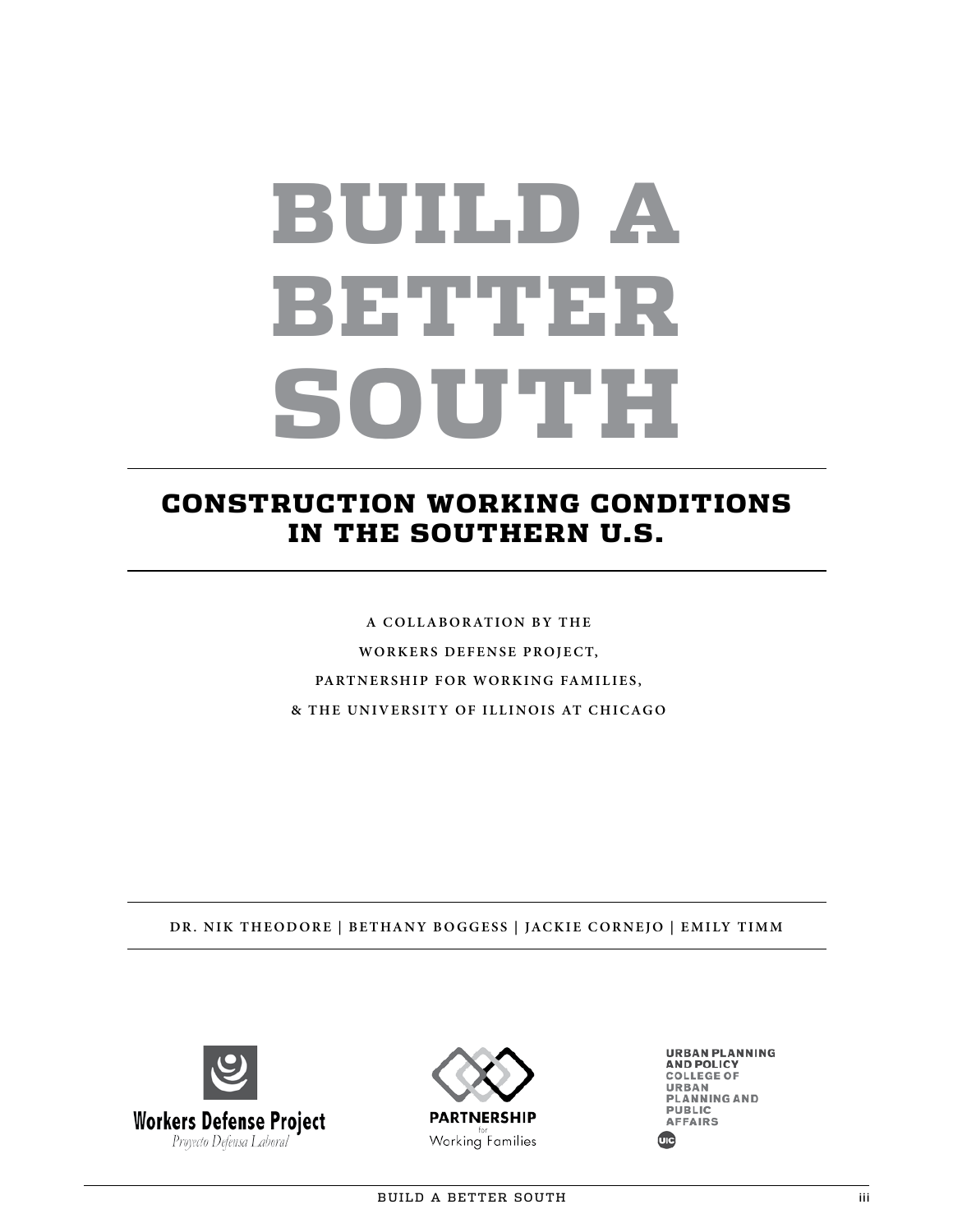### E X E C U T I V E S U M M A R Y

*Build a Better South* examines the working conditions of 1,435 construction workers in six major cities in the southern U.S.:

- Atlanta, Georgia
- Charlotte, North Carolina
- Dallas, Texas
- Houston, Texas
- Miami, Florida
- Nashville, Tennessee

These cities are the engines of growth in the South and are home to some of the largest and most important construction markets in the U.S. Nearly 1 million construction workers were employed in these six cities in 2013, accounting for 43% of all construction workers employed in the five states.<sup>1</sup> Furthermore, more than one in four construction workers who are employed in the South are located in one of these six cities, and nationally one in ten workers labor these six southern cities.<sup>a</sup> This research provides information about the employment experiences of the people most imperative to the industry's success: the men and women who work on construction sites each day.

Construction activity in the southern United States is booming. In Texas and Tennessee, construction now generates more dollars annually than it did before the Great Recession, and in Florida, Georgia, and North Carolina construction spending is rapidly approaching pre-recession levels.<sup>2</sup> In these five states alone, construction spending topped \$175 billion in 2015, accounting for about one in four dollars generated by the industry nationally.<sup>2</sup> The increased demand for construction has led to higher sales volumes for all construction sectors, and higher profit margins for the residential building sector of the industry.<sup>3</sup>

Unfortunately economic hardships, few or no opportunities for career advancement, unstable work, injuries and even death on the job are commonplace for construction workers in the South. Health and safety on the job is of particular concern, as the industry has seen the number of injuries and deaths rise with industry growth. According to the Bureau of Labor Statistics, the number of fatalities in the construction industry in 2015 was the highest since 2008.4 More than 900 construction workers were killed on the job in the U.S. in 2015, equating to the

death of a construction worker every nine hours.<sup>4</sup>

As the construction industry continues to grow in the South, now is the time for policymakers

few construction workers earn wages high enough to live in the homes and apartments they build.

and industry leaders to ensure that all construction jobs offer family-supporting wages, benefits, and safe working conditions to the essential labor the industry receives. *Build a Better South* seeks to document the most critical issues facing construction workers in major construction markets and provide information to guide possible solutions.

### **METHODOLOGY**

*Build a Better South* researchers surveyed 1,435 construction workers in the six cities, with 200- 300 workers surveyed in each city. Participants were recruited on randomly selected commercial building, residential building, and heavy construction sites. We also conducted in-depth interviews with construction workers and employers to further understand the challenges and opportunities in the southern construction market.

Our research findings are presented in the following sections to describe southern construction workers' working conditions: their wages, hours, and benefits; employment rights violations such as wage theft and employee misclassification; and health and safety issues, including workplace injuries and heat stress. After regional findings are presented, research findings for each city are presented in greater detail, focusing on topics that emerged as key issues for

**a The South is defined according the U.S. Census Bureau, which is a region comprised of 17 states: Alabama, Arkansas, Delaware, the District of Columbia, Florida, Georgia, Louisiana, Kentucky, Maryland, Mississippi, Oklahoma, North Carolina, South Carolina, Tennessee, Texas, Virginia, and West Virginia. Calculations based on 2013 Bureau of Economic Analysis data on full-time and parttime employment in construction (NAICS code 23).**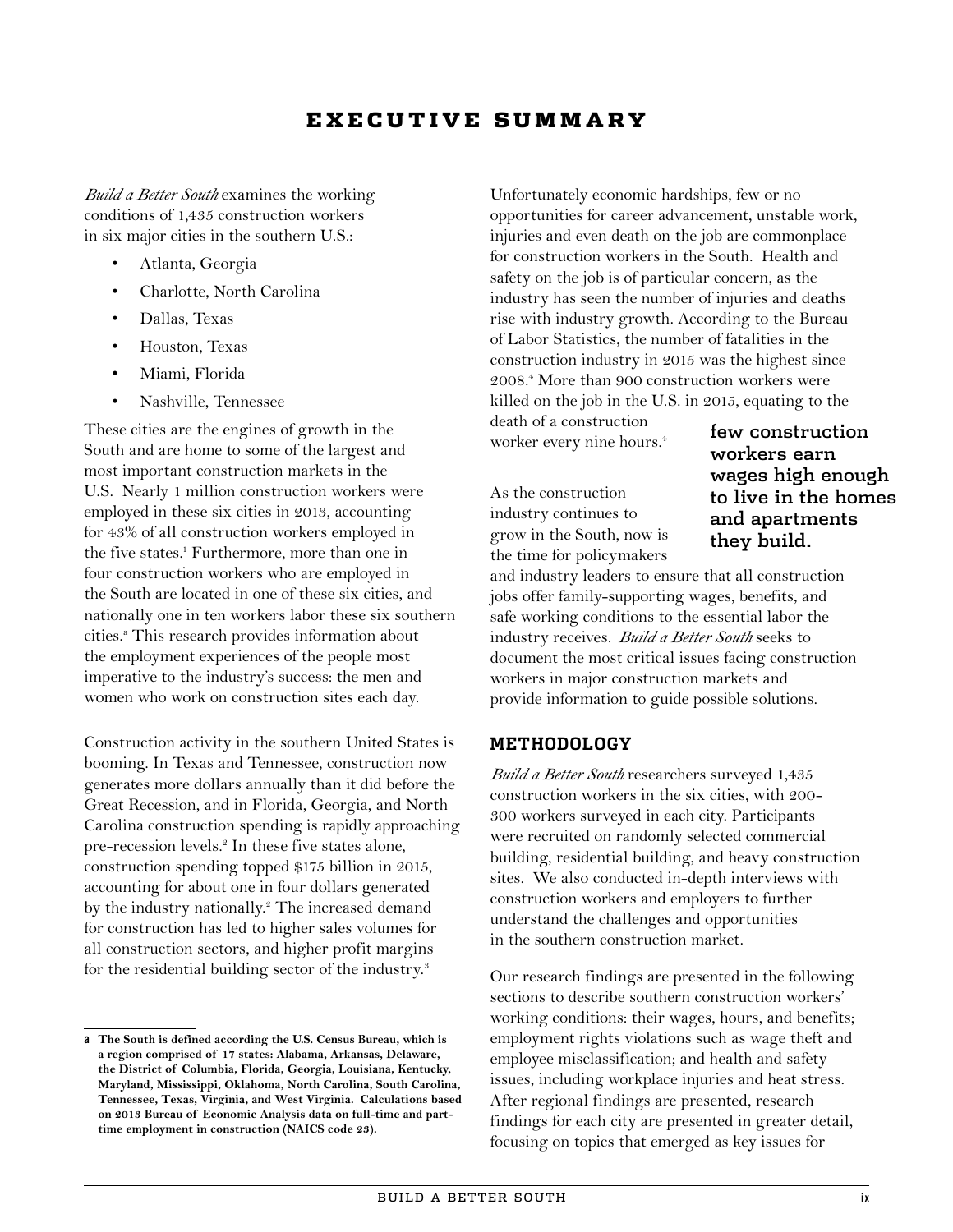each city. The last section offers recommendations for creating good construction jobs for the southern region.

### **SUMMARY OF FINDINGS**

### | **and are an economic burden to Workplace injuries are common, workers and their communities.**

One in seven workers have been injured during their construction career, and more than one in three of these workers has suffered an injury in the past 12 months. Just 5% of workers who were injured in the past 12 months had workers' compensation insurance to cover their medical expenses. Non-fatal injuries among construction workers in the six cities cost an estimated **\$1.47 billion annually** in medical expenses, lost wages, lost productivity, lawsuits, and the cost of caring for injured workers while they recover. Workers may not even receive the most basic safety protections like rest breaks or access to drinking water. One-third of workers do not have drinking water provided on their worksite, a basic necessity that employers are required to provide under federal law.

### |**Few construction workers have access to basic employment benefits.**

Less than half (43%) of construction workers are offered medical insurance by their employer. The problem of access to medical insurance is exacerbated by the fact that only 45% have an employer that has workers' compensation insurance. Approximately three out of four workers lack paid personal time (73%) or paid sick time (78%), which means that workers lose wages if they become ill or have to take time off work to deal with family needs. Eight out of ten workers lack a retirement or pension plan.

## |**Economic hardships are experienced by many construction workers despite working long hours.**

More than half (57%) of workers surveyed earn less than \$15 per hour despite high average levels of experience in the industry. Thirty-six percent of workers struggle to pay for basic necessities such as rent or food even though 82% of workers reported working overtime with their current employer.

### |**Violations of basic labor rights are widespread in the South.**

More than one in ten (11%) workers have experienced wage theft at some point in their construction career.

Among workers who have not been paid for their labor in the past year, the median amount of wages stolen was \$800 (57 hours of labor for the average construction worker). Only 23% of workers have managed to recover their lost wages. The estimated amount of money lost to wage theft in the six cities is \$29.8 million annually. One in three (32%) workers is misclassified as an independent contractor, denying their rights to minimum wage and overtime payments and burdening working families with the employer's share of payroll taxes.

### **SUMMARY OF RECOMMENDATIONS**

Based on the findings from *Build a Better South*, few construction workers have a good job in the industry. A good construction job should ensure that workers (1) are paid at least \$15 per hour, (2) receive at least 10 hours of OSHA safety training, and (3) are covered by either medical insurance or workers' compensation insurance policies.

Yet, even by these minimal standards, four out of five construction workers in the South do not have a good job. Policymakers and employers can do more to ensure that the men and women who build our cities can support their families and come home safely at the end of each workday.

Policymakers should focus on the following areas to ensure good job creation:

- **Guarantee safe working conditions** Employers and policymakers must do more to address the disproportionately high fatality and injury rates in the construction industry. .Policymakers should enact legislation guaranteeing rest breaks, workers' compensation, safety training, and medical care for construction workers.
- **Ensure honest pay for honest work** Wage theft, payroll tax fraud, and low wages threaten the construction industry by hurting